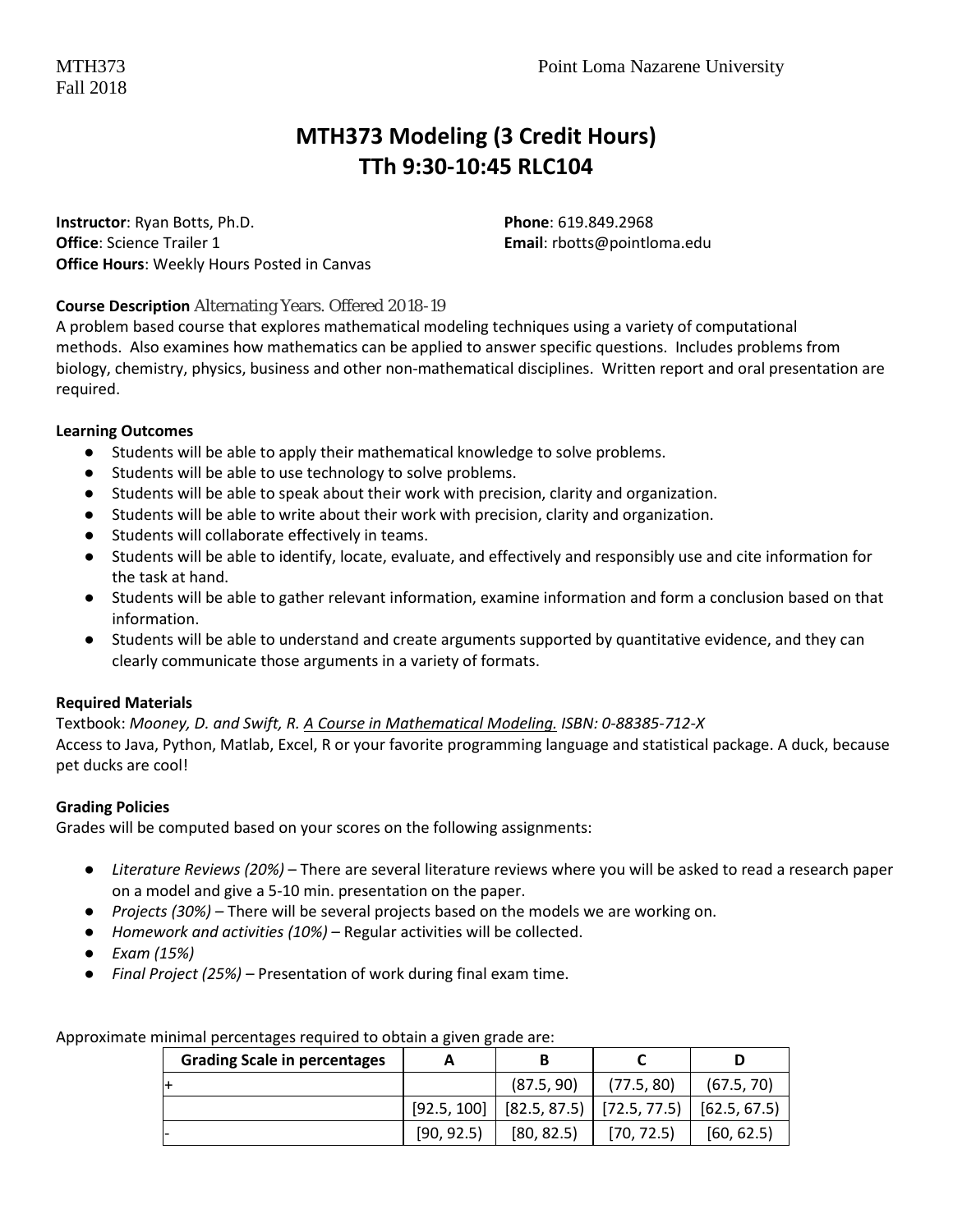● **Late work and missing exams**. A written assignment or computer assignment is late if it is not received at the beginning of class on the due date. Late work will not be accepted. Make-up tests (or the exam) will be given only by arrangement with the instructor for reasons of documented emergency.

#### **University Mission:**

Point Loma Nazarene University exists to provide higher education in a vital Christian community where minds are engaged and challenged, character is modeled and formed, and service is an expression of faith. Being of Wesleyan heritage, we strive to be a learning community where grace is foundational, truth is pursued, and holiness is a way of life.

#### **Department Mission**

The Mathematical, Information, and Computer Sciences department at Point Loma Nazarene University is committed to maintaining a curriculum that provides its students with the tools to be productive, the passion to continue learning, and Christian perspectives to provide a basis for making sound value judgments.

#### **Attendance:**

Attendance is expected at each class session. In the event of an absence you are responsible for the material covered in class and the assignments given that day.

Regular and punctual attendance at all classes is considered essential to optimum academic achievement. If the student is absent from more than 10 percent of class meetings, the faculty member can file a written report which may result in de-enrollment. If the absences exceed 20 percent, the student may be de-enrolled without notice until the university drop date or, after that date, receive the appropriate grade for their work and participation. See [Attendance](https://catalog.pointloma.edu/content.php?catoid=28&navoid=1761#Class_Attendance) Policy in the in the Undergraduate Academic Catalog.

#### **Class Enrollment:**

It is the student's responsibility to maintain his/her class schedule. Should the need arise to drop this course (personal emergencies, poor performance, etc.), the student has the responsibility to follow through (provided the drop date meets the stated calendar deadline established by the university), not the instructor. Simply ceasing to attend this course or failing to follow through to arrange for a change of registration (drop/add) may easily result in a grade of F on the official transcript.

#### **Academic Accommodations:**

While all students are expected to meet the minimum standards for completion of this course as established by the instructor, students with disabilities may require academic adjustments, modifications or auxiliary aids/services. At Point Loma Nazarene University (PLNU), these students are requested to register with the Disability Resource Center (DRC), located in the Bond Academic Center. [\(DRC@pointloma.edu](mailto:DRC@pointloma.edu) or 619-849-2486). The DRC's policies and procedures for assisting such students in the development of an appropriate academic adjustment plan (AP) allows PLNU to comply with Section 504 of the Rehabilitation Act and the Americans with Disabilities Act. Section 504 (a) prohibits discrimination against students with special needs and guarantees all qualified students equal access to and benefits of PLNU programs and activities. After the student files the required documentation, the DRC, in conjunction with the student, will develop an AP to meet that student's specific learning needs. The DRC will thereafter email the student's AP to all faculty who teach courses in which the student is enrolled each semester. The AP must be implemented in all such courses.

If students do not wish to avail themselves of some or all of the elements of their AP in a particular course, it is the responsibility of those students to notify their professor in that course. PLNU highly recommends that DRC students speak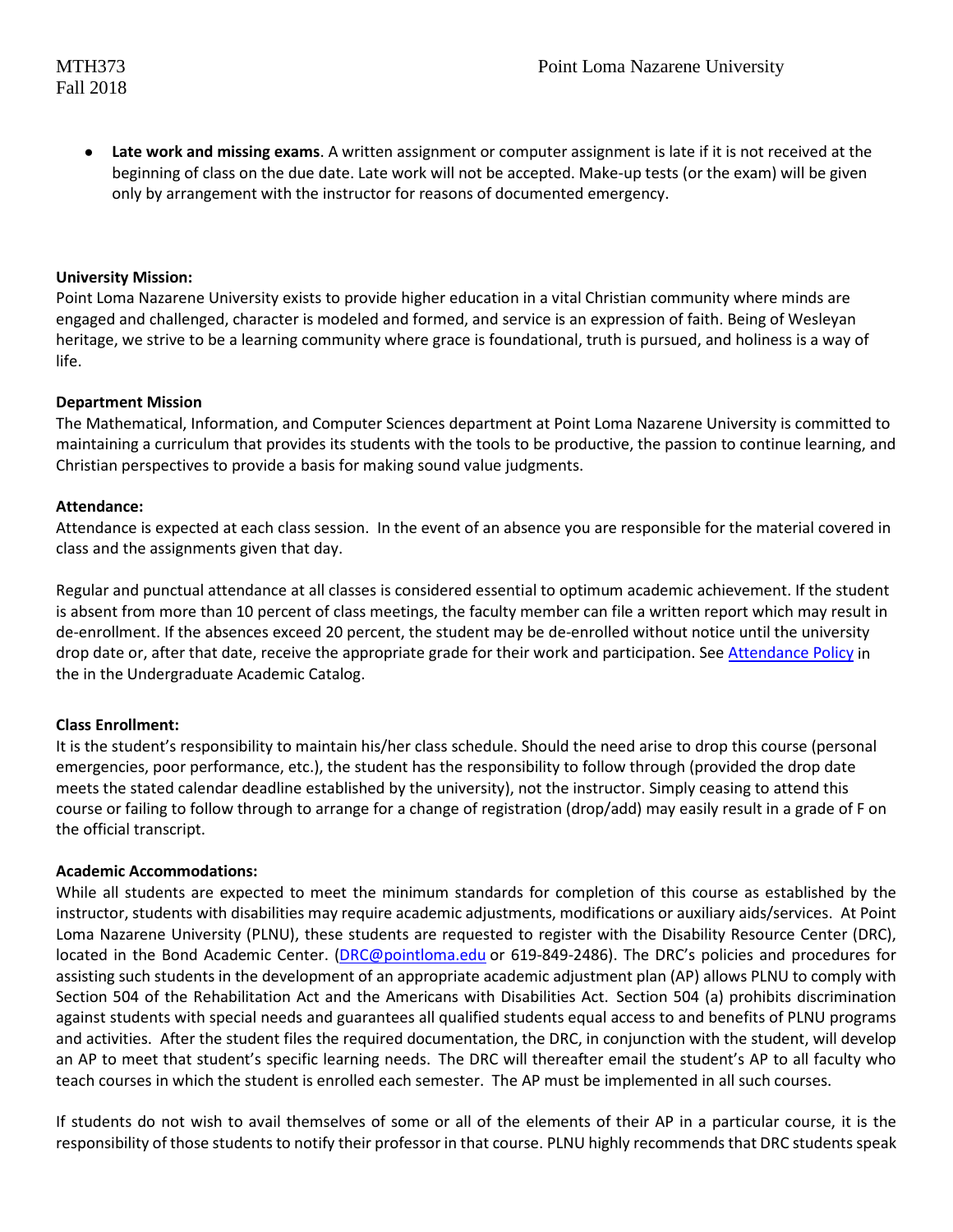# Fall 2018

with their professors during the first two weeks of each semester about the applicability of their AP in that particular course and/or if they do not desire to take advantage of some or all of the elements of their AP in that course.

#### **Academic Honesty:**

Students should demonstrate academic honesty by doing original work and by giving appropriate credit to the ideas of others. Academic dishonesty is the act of presenting information, ideas, and/or concepts as one's own when in reality they are the results of another person's creativity and effort. A faculty member who believes a situation involving academic dishonesty has been detected may assign a failing grade for that assignment or examination, or, depending on the seriousness of the offense, for the course. Faculty should follow and students may appeal using the procedure in the university Catalog. Se[e the catalog](https://catalog.pointloma.edu/content.php?catoid=28&navoid=1761#Academic_Honesty) for definitions of kinds of academic dishonesty and for further policy information.

# **Final Exam: Thursday December 13, 2018 10:30-1:00**

The final exam date and time is set by the university at the beginning of the semester and may not be changed by the instructor. This schedule can be found on the university website and in th course calendar. No requests for early examinations will be approved. Only in the case that a student is required to take three exams during the same day of finals week, is an instructor authorized to consider changing the exam date and time for that particular student.

# **Copyright Protected Materials:**

Point Loma Nazarene University, as a non-profit educational institution, is entitled by law to use materials protected by the US Copyright Act for classroom education. Any use of those materials outside the class may violate the law.

# **Credit Hour:**

In the interest of providing sufficient time to accomplish the stated course learning outcomes, this class meets the PLNU credit hour policy for an 3 unit class delivered over 15 weeks. Specific details about how the class meets the credit hour requirements can be provided upon request.